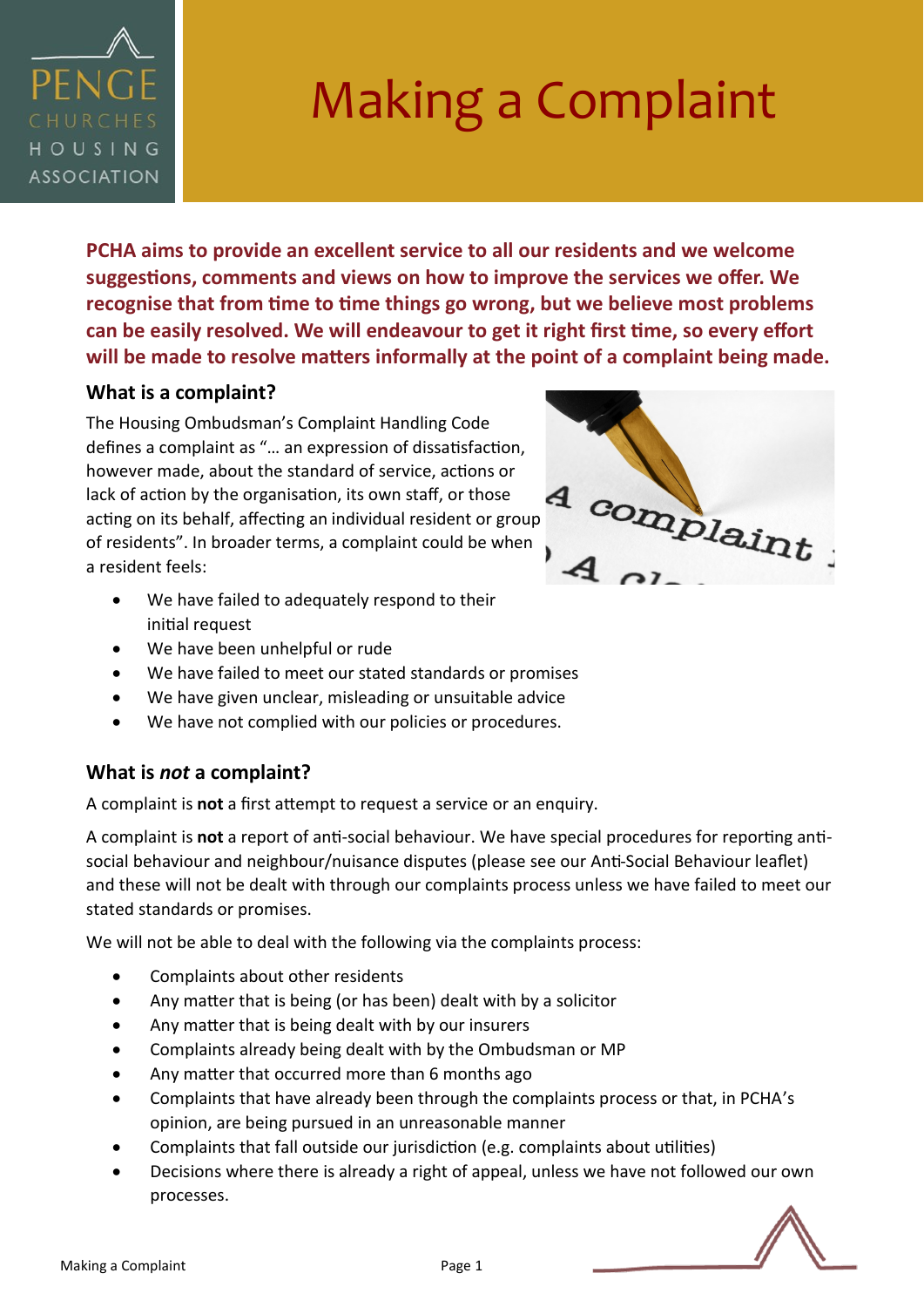

#### **How can I make a complaint?**

You can make a complaint on the telephone, in writing, by email or in person to any member of our staff. We see complaints as an opportunity rather than a threat and so our staff are encouraged to actively identify complaints. If you would feel more comfortable, you can also ask a friend or a family member to complain on your behalf. However, you would need to confirm in writing or in person that you are happy for us to speak to them before we respond to the complaint.



## **How will we respond to your complaint?**

We will do everything we can to resolve a query or complaint informally and as quickly as possible. It may be possible to resolve the complaint immediately at the time it is reported, or we may need to gather further information – for example, visit a property, carry out a survey or get professional advice. If this is the case, we will let you know how long this will take.

If an informal approach does not resolve the query or complaint, we will then escalate this to our two-stage formal complaints process as outlined below.

## **Formal complaints**

#### **Complaints Officer**

The officer responsible for complaint handling is the Director of Operations.

#### **Stage 1 Complaint**

If your issue or complaint cannot be resolved informally, we will escalate it to a Stage 1 formal complaint and the Director of Operations, or other relevant manager, will contact you within two working days to discuss the matter and try to find a positive resolution. Wherever possible we will discuss this with you in person. At this point the manager will agree a timescale with you. They will aim to complete the investigation as quickly as possible and will feed back to you, normally in person, followed by an outcome letter detailing the outcome and any agreed actions.

#### **Stage 2 Complaint—Review**

If you feel that we have not dealt with your complaint effectively at Stage 1, you can request for your complaint to be reviewed. The complaint will only be escalated to this stage if you are seeking a clear resolution. The review may be carried out by our Chief Executive, a Director or a member of our Board, who will investigate the matter as quickly as possible, providing an outcome letter detailing any agreed actions. An external investigator may be used. Their decision is final.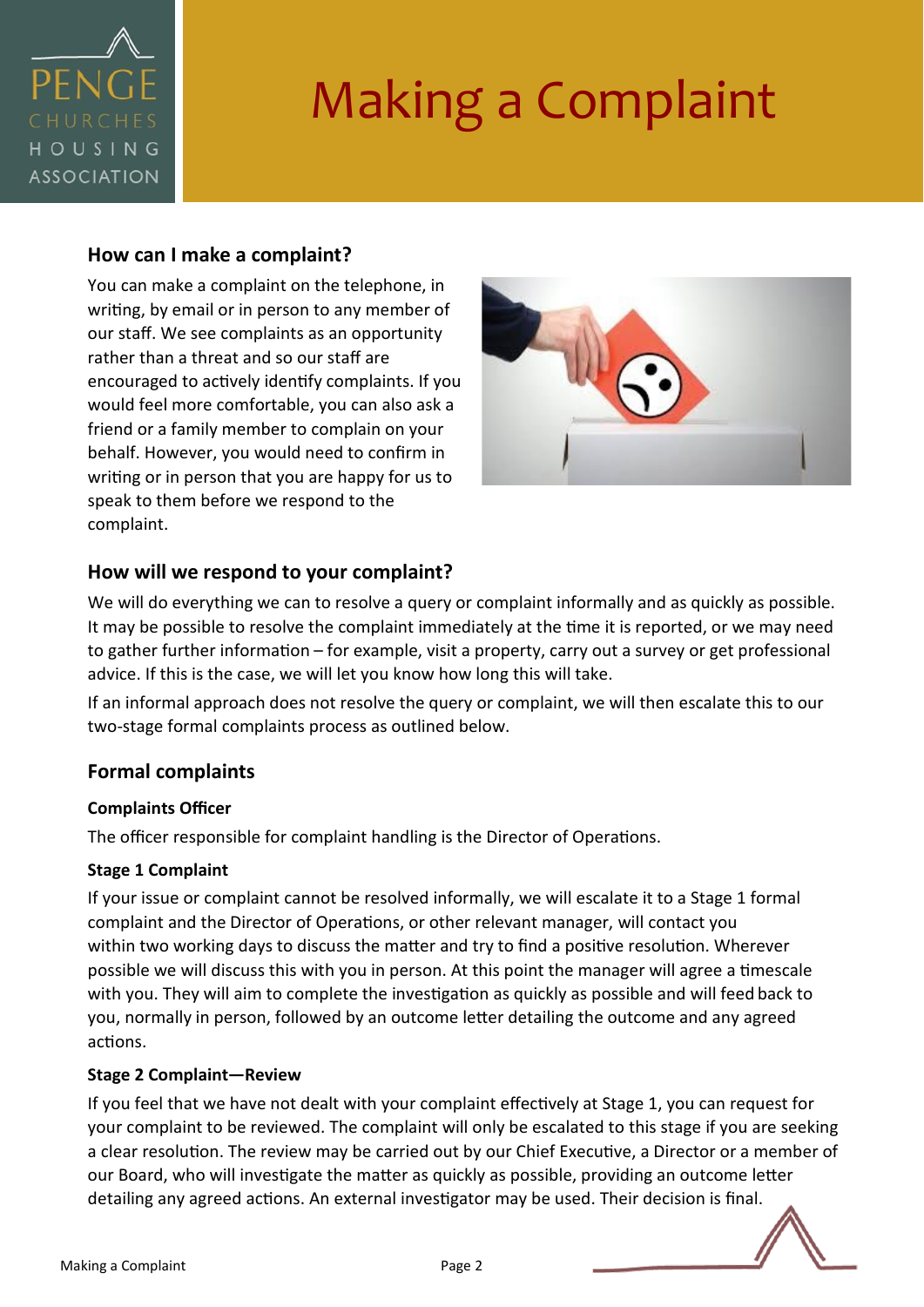

#### **Timescales for responding to formal complaints:**

Our timescales for a decision at each stage will aim to comply with the timescales set out by the Ombudsman, as follows:

- Stage 1 decision—10 working days from receipt of complaint. If this is not possible, you will receive an explanation and a date by when the stage one response should be received. This will not normally exceed a further 10 working days without good reason.
- Stage 2 decision—20 working days from the request to escalate. If this is not possible, you will receive an explanation and a date when the stage two response will be received. This will not normally exceed a further 10 working days without good reason.

### **What if I am still not satisfied with the outcome of my complaint?**

If a complaint is not resolved at the end of our internal complaints process, you can:

- Refer the matter to a Designated Person OR
- Wait 8 weeks and refer the matter directly to the Housing Ombudsman.

#### **For more information about Designated Persons or the Ombudsman, you can visit the Ombudsman's website www.housing-ombudsman.org.uk or phone them on 0300 111 3000.**

#### **Unreasonable complaints**

We reserve the right to refuse to consider or review complaints when a resident's actions or behaviours are deemed to be unreasonable or unacceptable. We will always try to find a way to work with residents before reaching this stage and we always aim to respond in a proportionate and fair way. However, very occasionally, we will have to use this clause in order to ensure the safety and wellbeing of our staff and protect PCHA's resources. We are a small organisation and one complainant behaving in an unreasonable manner can take up significant resources in a very small team; this in turn can have an impact on the service offered to other residents.

The following are examples of when a complaint may be deemed to be 'unreasonable':

- The resident is using threatening, aggressive or offensive language or behaviour
- The volume of emails or calls received are extensive and unmanageable
- The outcomes sought are completely unreasonable
- There is nothing further PCHA can reasonably do to assist
- The complainant continues to raise the same or a closely related complaint even after the complaint process has been fully exhausted
- The resources needed to deal effectively with the complaint are disproportionate to the benefit of the outcome being sought.